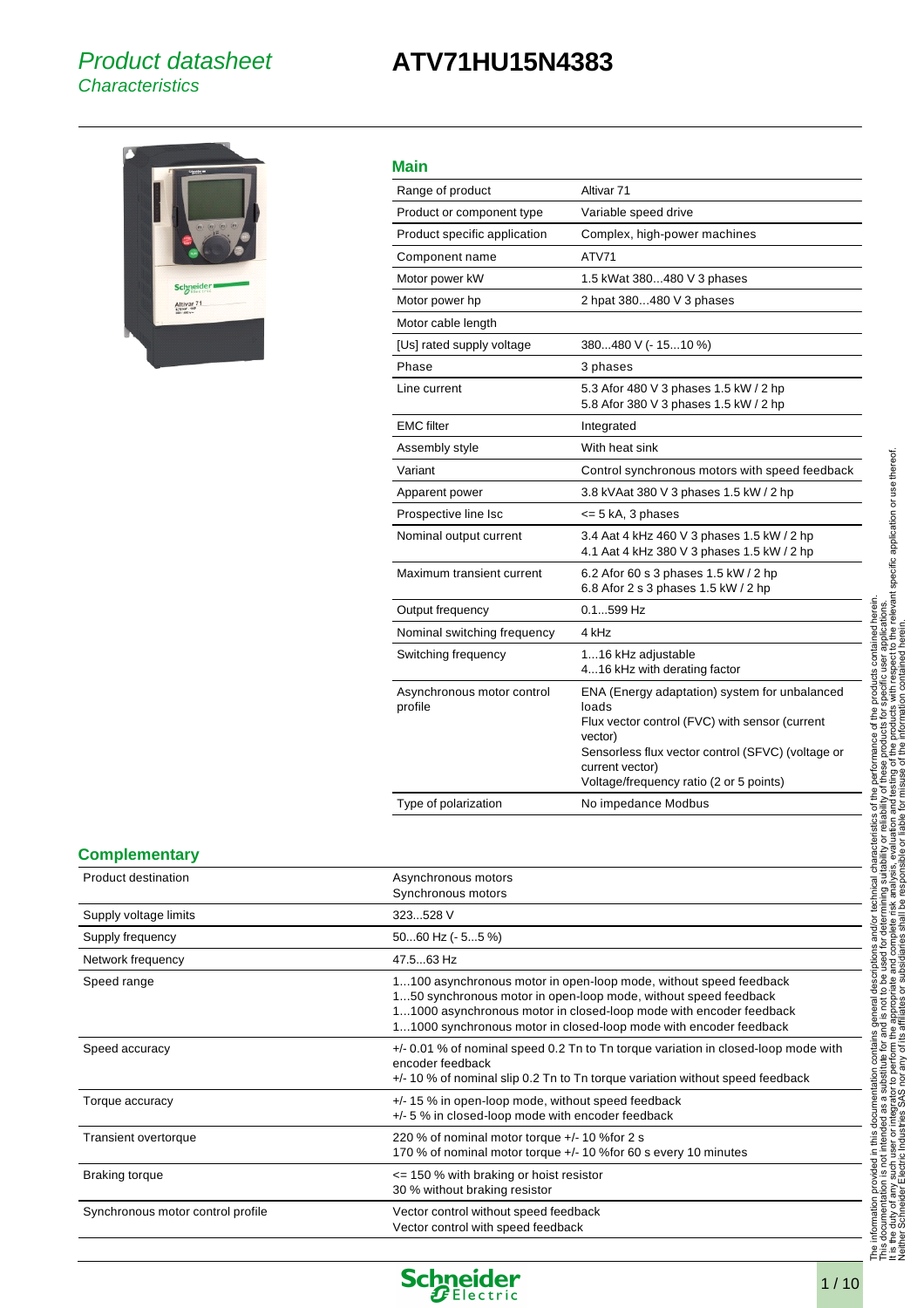| <b>Regulation loop</b>              | Adjustable PI regulator                                                                                                                                                                                                                                                                                                                                |  |  |
|-------------------------------------|--------------------------------------------------------------------------------------------------------------------------------------------------------------------------------------------------------------------------------------------------------------------------------------------------------------------------------------------------------|--|--|
| Motor slip compensation             | Adjustable<br>Automatic whatever the load<br>Not available in voltage/frequency ratio (2 or 5 points)<br>Suppressable                                                                                                                                                                                                                                  |  |  |
| Local signalling                    | 1 LED red presence of drive voltage                                                                                                                                                                                                                                                                                                                    |  |  |
| Output voltage                      | <= power supply voltage                                                                                                                                                                                                                                                                                                                                |  |  |
| Insulation                          | Electrical between power and control                                                                                                                                                                                                                                                                                                                   |  |  |
| Type of cable                       | With a NEMA Type1 kit: 3-strand UL 508 cableat 104 °F (40 °C), copper 75 °C PVC<br>With an IP21 or an IP31 kit: 3-strand IEC cableat 104 °F (40 °C), copper 70 °C PVC<br>Without mounting kit: 1-strand IEC cableat 113 °F (45 °C), copper 70 °C PVC<br>Without mounting kit: 1-strand IEC cableat 113 °F (45 °C), copper 90 °C XLPE/EPR               |  |  |
| Electrical connection               | Al1-/Al1+, Al2, AO1, R1A, R1B, R1C, R2A, R2B, Ll1Ll6, PWR terminal 2.5 mm <sup>2</sup> /<br><b>AWG 14</b><br>L1/R, L2/S, L3/T, U/T1, V/T2, W/T3, PC/-, PO, PA/+, PA, PB terminal 4 mm <sup>2</sup> / AWG 10                                                                                                                                            |  |  |
| Tightening torque                   | Al1-/Al1+, Al2, AO1, R1A, R1B, R1C, R2A, R2B, Ll1Ll6, PWR 5.31 lbf.in (0.6 N.m)<br>L1/R, L2/S, L3/T, U/T1, V/T2, W/T3, PC/-, PO, PA/+, PA, PB 12.39 lbf.in (1.4 N.m) / 12.3<br>lb.in                                                                                                                                                                   |  |  |
| Supply                              | Internal supply for reference potentiometer (1 to 10 kOhm), 10.5 V DC +/- 5 %, $\lt$ = 10<br>mAfor overload and short-circuit protection<br>Internal supply, 24 V DC, voltage limits $2127$ V, $\leq 200$ mAfor overload and short-<br>circuit protection                                                                                              |  |  |
| Analogue input number               | $\overline{2}$                                                                                                                                                                                                                                                                                                                                         |  |  |
| Analogue input type                 | Al1-/Al1+ bipolar differential voltage +/- 10 V DC, input voltage 24 V max, resolution 11<br>bits + sign<br>Al2 software-configurable current 020 mA, impedance 242 Ohm, resolution 11 bits<br>Al2 software-configurable voltage 010 V DC, input voltage 24 V max, impedance<br>30000 Ohm, resolution 11 bits                                          |  |  |
| Sampling duration                   | $AI1$ -/Al1+ 2 ms, +/- 0.5 ms analog input(s)<br>Al2 2 ms, $+/-$ 0.5 ms analog input(s)<br>$LILI52$ ms, $+/-0.5$ ms discrete input(s)<br>LI6 (if configured as logic input) 2 ms, $+/-$ 0.5 ms discrete input(s)                                                                                                                                       |  |  |
| Response time                       | <= 100 ms in STO (Safe Torque Off)<br>AO1 2 ms, tolerance +/- 0.5 ms analog output(s)<br>R1A, R1B, R1C 7 ms, tolerance $+/-$ 0.5 ms discrete output(s)<br>R2A, R2B 7 ms, tolerance +/- 0.5 ms discrete output(s)                                                                                                                                       |  |  |
| Accuracy                            | Al1-/Al1+ +/- 0.6 % for a temperature variation 60 °C<br>Al2 +/- 0.6 % for a temperature variation 60 °C<br>AO1 +/- 1 % for a temperature variation 60 °C                                                                                                                                                                                              |  |  |
| Linearity error                     | Al1-/Al1+, Al2 +/- 0.15 % of maximum value<br>AO1+/-0.2%                                                                                                                                                                                                                                                                                               |  |  |
| Analogue output number              | 1                                                                                                                                                                                                                                                                                                                                                      |  |  |
| Analogue output type                | AO1 software-configurable current 020 mA, impedance 500 Ohm, resolution 10 bits<br>AO1 software-configurable logic output 10 $V \le 20$ mA<br>AO1 software-configurable voltage 010 V DC, impedance 470 Ohm, resolution 10<br>bits                                                                                                                     |  |  |
| Discrete output number              | $\overline{2}$                                                                                                                                                                                                                                                                                                                                         |  |  |
| Discrete output type                | R1A, R1B, R1C configurable relay logic NO/NC, electrical durability 100000 cycles<br>R2A, R2B configurable relay logic NO, electrical durability 100000 cycles                                                                                                                                                                                         |  |  |
| Minimum switching current           | Configurable relay logic 3 mAat 24 V DC                                                                                                                                                                                                                                                                                                                |  |  |
| Maximum switching current           | R1, R2 on resistive load, 5 Aat 250 V AC, cos phi = 1,<br>R1, R2 on resistive load, 5 Aat 30 V DC, cos phi = 1,<br>R1, R2 on inductive load, 2 Aat 250 V AC, cos phi = 0.4,<br>R1, R2 on inductive load, 2 Aat 30 V DC, cos phi = $0.4$ ,                                                                                                              |  |  |
| Discrete input number               | $\overline{7}$                                                                                                                                                                                                                                                                                                                                         |  |  |
| Discrete input type                 | LI6: switch-configurable 24 V DC with level 1 PLC, impedance: 3500 Ohm<br>PWR: safety input 24 V DC, impedance: 1500 Ohm conforming to ISO 13849-1 level<br>d                                                                                                                                                                                          |  |  |
|                                     | LI1LI5: programmable 24 V DC with level 1 PLC, impedance: 3500 Ohm<br>LI6: switch-configurable PTC probe 06, impedance: 1500 Ohm                                                                                                                                                                                                                       |  |  |
| Discrete input logic                | LI1LI5 positive logic (source), $<$ 5 V (state 0), $>$ 11 V (state 0)<br>L11LI5 negative logic (sink), $> 16$ V (state 0), $< 10$ V (state 0)<br>LI6 (if configured as logic input) positive logic (source), $<$ 5 V (state 0), $>$ 11 V (state 0)<br>LI6 (if configured as logic input) negative logic (sink), $> 16$ V (state 0), $< 10$ V (state 0) |  |  |
| Acceleration and deceleration ramps | Automatic adaptation of ramp if braking capacity exceeded, by using resistor<br>Linear adjustable separately from 0.01 to 9000 s<br>S, U or customized                                                                                                                                                                                                 |  |  |
| Braking to standstill               | By DC injection                                                                                                                                                                                                                                                                                                                                        |  |  |

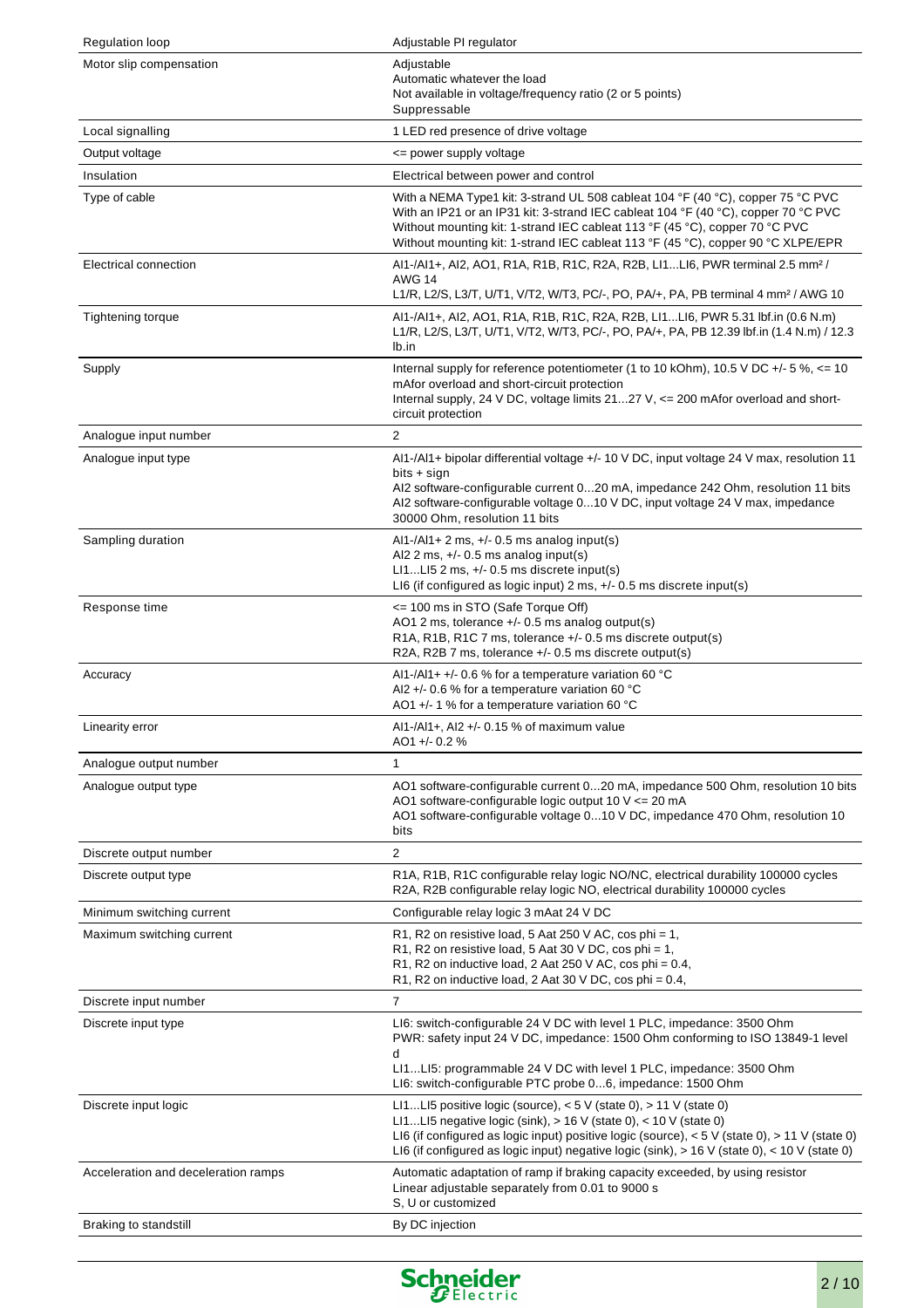| Protection type             | Drive against exceeding limit speed<br>Drive against input phase loss<br>Drive break on the control circuit<br>Drive input phase breaks<br>Drive line supply overvoltage<br>Drive line supply undervoltage<br>Drive overcurrent between output phases and earth<br>Drive overheating protection<br>Drive overvoltages on the DC bus<br>Drive short-circuit between motor phases<br>Drive thermal protection<br>Motor motor phase break<br>Motor power removal<br>Motor thermal protection |
|-----------------------------|-------------------------------------------------------------------------------------------------------------------------------------------------------------------------------------------------------------------------------------------------------------------------------------------------------------------------------------------------------------------------------------------------------------------------------------------------------------------------------------------|
| Insulation resistance       | > 1 mOhm at 500 V DC for 1 minute to earth                                                                                                                                                                                                                                                                                                                                                                                                                                                |
| Frequency resolution        | Analog input 0.024/50 Hz<br>Display unit 0.1 Hz                                                                                                                                                                                                                                                                                                                                                                                                                                           |
| Communication port protocol | CANopen<br><b>Modbus</b>                                                                                                                                                                                                                                                                                                                                                                                                                                                                  |
| Connector type              | 1 RJ45 Modbus on front face<br>1 RJ45 Modbus on terminal<br>Male SUB-D 9 on RJ45 CANopen                                                                                                                                                                                                                                                                                                                                                                                                  |
| Physical interface          | 2-wire RS 485 Modbus                                                                                                                                                                                                                                                                                                                                                                                                                                                                      |
| Transmission frame          | <b>RTU Modbus</b>                                                                                                                                                                                                                                                                                                                                                                                                                                                                         |
| <b>Transmission rate</b>    | 20 kbps, 50 kbps, 125 kbps, 250 kbps, 500 kbps, 1 Mbps CANopen<br>4800 bps, 9600 bps, 19200 bps, 38.4 Kbps Modbus on terminal<br>9600 bps, 19200 bps Modbus on front face                                                                                                                                                                                                                                                                                                                 |
| Data format                 | 8 bits, 1 stop, even parity Modbus on front face<br>8 bits, odd even or no configurable parity Modbus on terminal                                                                                                                                                                                                                                                                                                                                                                         |
| Number of addresses         | 1247 Modbus<br>1127 CANopen                                                                                                                                                                                                                                                                                                                                                                                                                                                               |
| Method of access            | Slave CANopen                                                                                                                                                                                                                                                                                                                                                                                                                                                                             |
| Marking                     | <b>CE</b>                                                                                                                                                                                                                                                                                                                                                                                                                                                                                 |
| Operating position          | Vertical +/- 10 degree                                                                                                                                                                                                                                                                                                                                                                                                                                                                    |
| Height                      | 9.06 in (230 mm)                                                                                                                                                                                                                                                                                                                                                                                                                                                                          |
| Depth                       | 6.89 in (175 mm)                                                                                                                                                                                                                                                                                                                                                                                                                                                                          |
| Width                       | 5.12 in (130 mm)                                                                                                                                                                                                                                                                                                                                                                                                                                                                          |
| Product weight              | $6.61$ lb(US) $(3 \text{ kg})$                                                                                                                                                                                                                                                                                                                                                                                                                                                            |
| Option card                 | CC-Link communication card<br>Controller inside programmable card<br>DeviceNet communication card<br>Ethernet/IP communication card<br>Fipio communication card<br>I/O extension card<br>Interbus-S communication card<br>Interface card for encoder<br>Modbus Plus communication card<br>Modbus TCP communication card<br>Modbus/Uni-Telway communication card<br>Overhead crane card<br>Profibus DP communication card<br>Profibus DP V1 communication card                             |

## **Environment**

| 43 dB conforming to 86/188/EEC<br>noise level |                                                                                                                                                                                                                                                                                                                                                                                                                                                                                                                  |  |  |
|-----------------------------------------------|------------------------------------------------------------------------------------------------------------------------------------------------------------------------------------------------------------------------------------------------------------------------------------------------------------------------------------------------------------------------------------------------------------------------------------------------------------------------------------------------------------------|--|--|
| dielectric strength                           | 3535 V DC between earth and power terminals<br>5092 V DC between control and power terminals                                                                                                                                                                                                                                                                                                                                                                                                                     |  |  |
| electromagnetic compatibility                 | Conducted radio-frequency immunity test conforming to IEC 61000-4-6 level 3<br>Electrical fast transient/burst immunity test conforming to IEC 61000-4-4 level 4<br>Electrostatic discharge immunity test conforming to IEC 61000-4-2 level 3<br>Radiated radio-frequency electromagnetic field immunity test conforming to IEC<br>61000-4-3 level 3<br>Voltage dips and interruptions immunity test conforming to IEC 61000-4-11<br>1.2/50 µs - 8/20 µs surge immunity test conforming to IEC 61000-4-5 level 3 |  |  |
| standards                                     | EN 55011 class A group 1<br>EN 61800-3 environments 1 category C2<br>EN 61800-3 environments 2 category C2<br>EN/IEC 61800-3<br>EN/IEC 61800-5-1                                                                                                                                                                                                                                                                                                                                                                 |  |  |

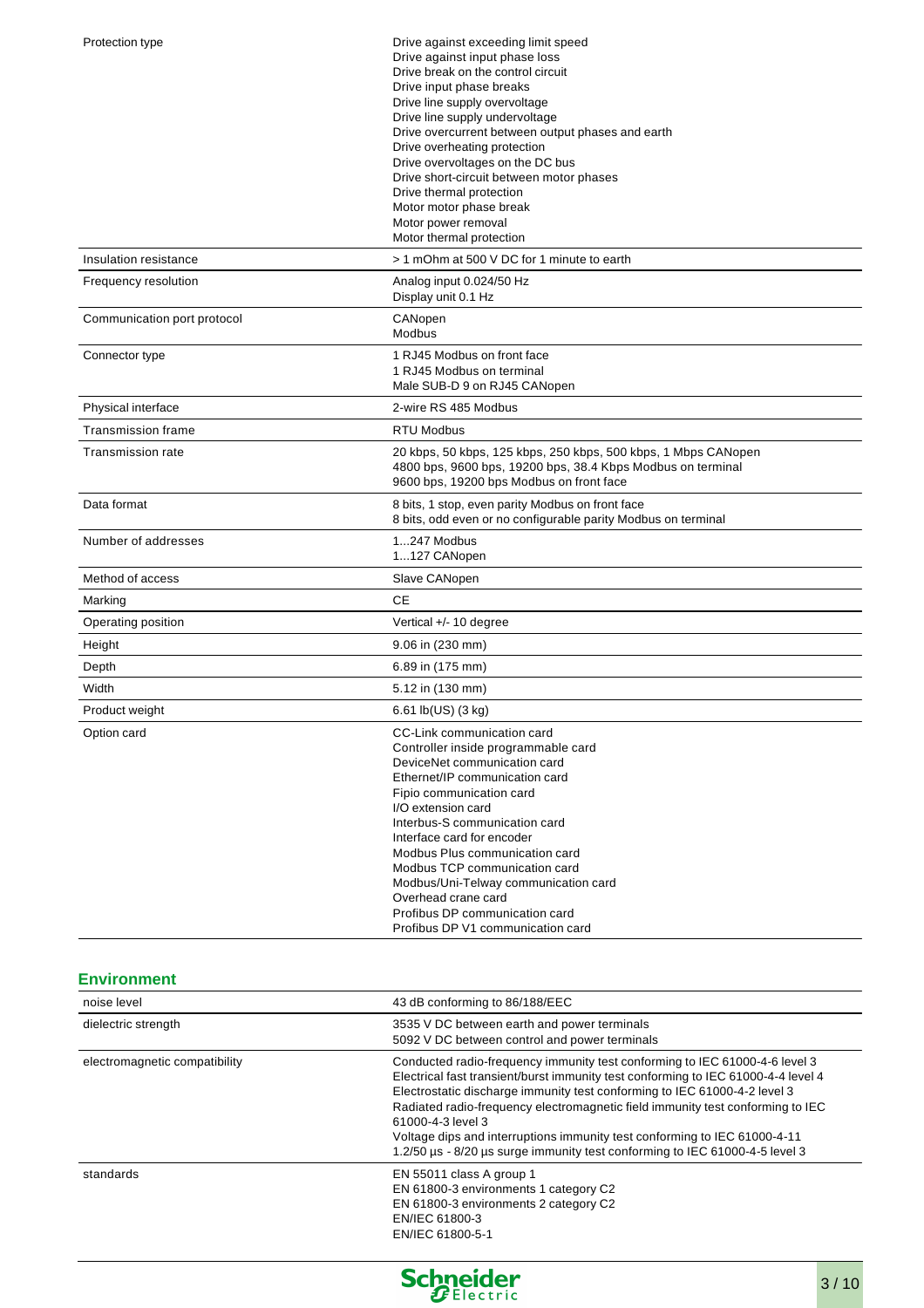|                                       | IEC 60721-3-3 class 3C1<br>IEC 60721-3-3 class 3S2<br>UL Type 1                                                                                                                                                                                                                                                                                                                                                                                          |
|---------------------------------------|----------------------------------------------------------------------------------------------------------------------------------------------------------------------------------------------------------------------------------------------------------------------------------------------------------------------------------------------------------------------------------------------------------------------------------------------------------|
| product certifications                | <b>CSA</b><br>C-Tick<br>GOST<br><b>NOM 117</b><br>UL                                                                                                                                                                                                                                                                                                                                                                                                     |
| pollution degree                      | 2 conforming to EN/IEC 61800-5-1                                                                                                                                                                                                                                                                                                                                                                                                                         |
| IP degree of protection               | IP20 on upper part without blanking plate on cover conforming to EN/IEC 60529<br>IP20 on upper part without blanking plate on cover conforming to EN/IEC 61800-5-1<br>IP21 conforming to EN/IEC 60529<br>IP21 conforming to EN/IEC 61800-5-1<br>IP41 on upper part conforming to EN/IEC 60529<br>IP41 on upper part conforming to EN/IEC 61800-5-1<br>IP54 on lower part conforming to EN/IEC 60529<br>IP54 on lower part conforming to EN/IEC 61800-5-1 |
| vibration resistance                  | 1.5 mm peak to peak (f = 313 Hz) conforming to EN/IEC 60068-2-6<br>1 gn (f = 13200 Hz) conforming to EN/IEC 60068-2-6                                                                                                                                                                                                                                                                                                                                    |
| shock resistance                      | 15 gn 11 ms conforming to EN/IEC 60068-2-27                                                                                                                                                                                                                                                                                                                                                                                                              |
| relative humidity                     | 595 % without condensation conforming to IEC 60068-2-3<br>595 % without dripping water conforming to IEC 60068-2-3                                                                                                                                                                                                                                                                                                                                       |
| ambient air temperature for operation | 14122 °F (-1050 °C) without derating                                                                                                                                                                                                                                                                                                                                                                                                                     |
| ambient air temperature for storage   | $-13158$ °F ( $-2570$ °C)                                                                                                                                                                                                                                                                                                                                                                                                                                |
| operating altitude                    | $\epsilon$ = 3280.84 ft (1000 m) without derating<br>3280.849842.52 ft (10003000 m) with current derating 1 % per 100 m                                                                                                                                                                                                                                                                                                                                  |

## **Offer Sustainability**

| WARNING: This product can expose you to chemicals<br>including:                                                       | WARNING: This product can expose you to chemicals including:                                                                                                                             |
|-----------------------------------------------------------------------------------------------------------------------|------------------------------------------------------------------------------------------------------------------------------------------------------------------------------------------|
| of California to cause cancer and birth defects or other<br>reproductive harm.                                        | Lead and lead compounds, which is known to the State Lead and lead compounds, which is known to the State of California to cause cancer<br>and birth defects or other reproductive harm. |
| Bisphenol A (BPA), which is known to the State of<br>California to cause birth defects or other reproductive<br>harm. | Bisphenol A (BPA), which is known to the State of California to cause birth defects or<br>other reproductive harm.                                                                       |
| For more information go to www.p65warnings.ca.gov                                                                     | For more information go to www.p65warnings.ca.gov                                                                                                                                        |

## Contractual warranty

| War<br>בוווו<br>. |
|-------------------|
|-------------------|

## **UL Type 1/IP 20 Drives**

#### **Dimensions without Option Card**



Dimensions in mm

| a                 |     |     | G         |  |   | Ø |
|-------------------|-----|-----|-----------|--|---|---|
| 130               | 230 | 175 | 113.5 220 |  | 5 | 5 |
| Dimensions in in. |     |     |           |  |   |   |

|  |  | $a$ b c G H K $\varnothing$ |  |
|--|--|-----------------------------|--|
|  |  |                             |  |

## **Dimensions with 1 Option Card (1)**

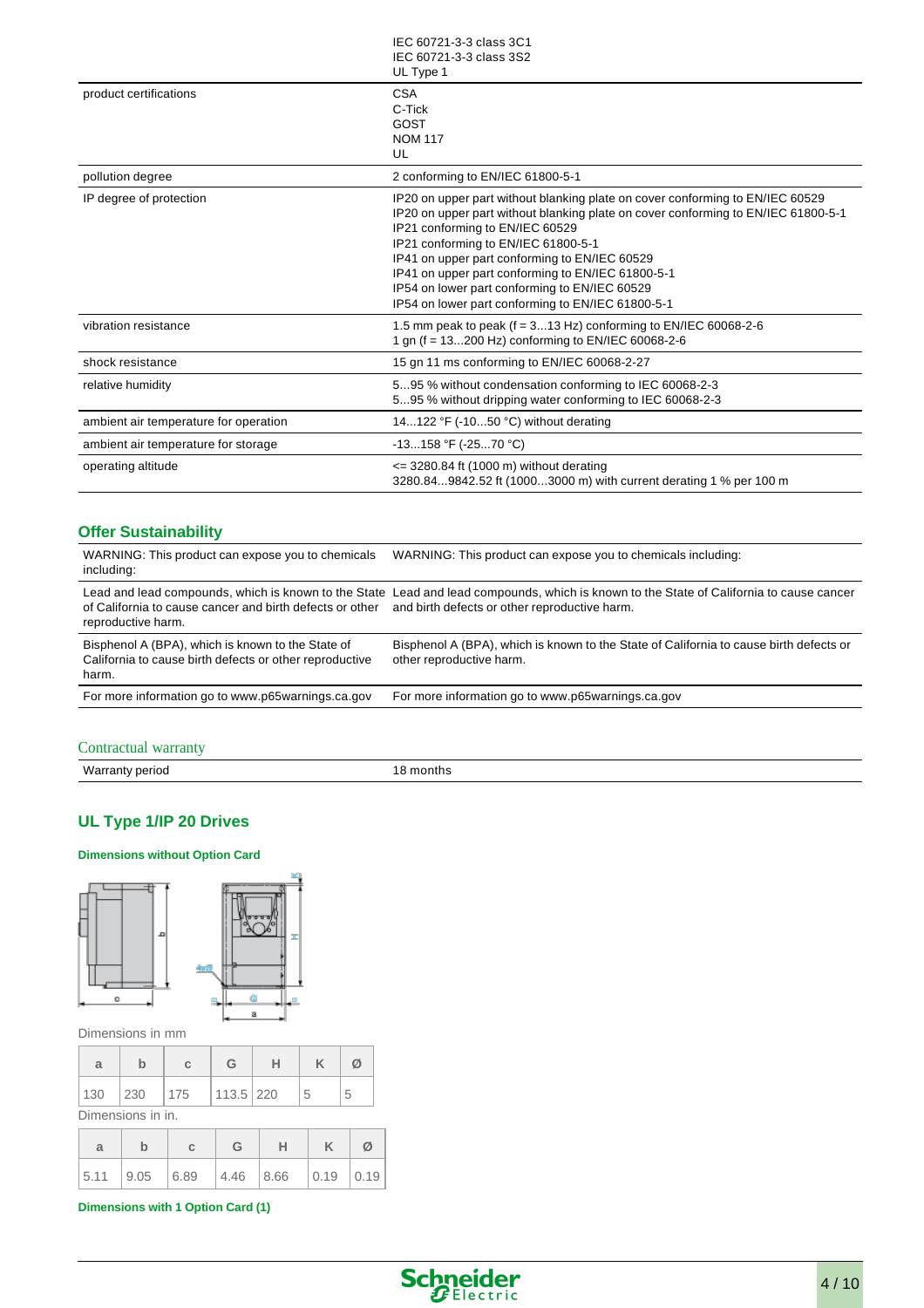

#### Dimensions in mm

| a                 | с1  | G         | н |   | Ø |  |
|-------------------|-----|-----------|---|---|---|--|
| 130               | 198 | 113.5 220 |   | 5 | 5 |  |
| Dimensions in in. |     |           |   |   |   |  |

| $a$   c1   G   H   K   Ø                                                              |  |  |
|---------------------------------------------------------------------------------------|--|--|
| $\vert$ 5.11 $\vert$ 7.79 $\vert$ 4.46 $\vert$ 8.66 $\vert$ 0.19 $\vert$ 0.19 $\vert$ |  |  |

(1) Option cards: I/O extension cards, communication cards or "Controller Inside" programmable card.

#### **Dimensions with 2 Option Cards (1)**



Dimensions in mm

| a                 | c2                    | G |  |   |   |  |  |  |  |
|-------------------|-----------------------|---|--|---|---|--|--|--|--|
| 130               | $ 221 $   113.5   220 |   |  | 5 | 5 |  |  |  |  |
| Dimensions in in. |                       |   |  |   |   |  |  |  |  |

| $a \mid c2 \mid G \mid H \mid K \mid \emptyset$ |  |  |  |
|-------------------------------------------------|--|--|--|
| 5.11 8.70 4.46 8.66 0.19 0.19                   |  |  |  |

(1) Option cards: I/O extension cards, communication cards or "Controller Inside" programmable card.

#### **Mounting Recommendations**

Depending on the conditions in which the drive is to be used, its installation will require certain precautions and the use of appropriate accessories.

Install the unit vertically:

- Avoid placing it close to heating elements
- Leave sufficient free space to ensure that the air required for cooling purposes can circulate from the bottom to the top of the unit.

#### **Clearance**





**Mounting Types Type A Mounting**

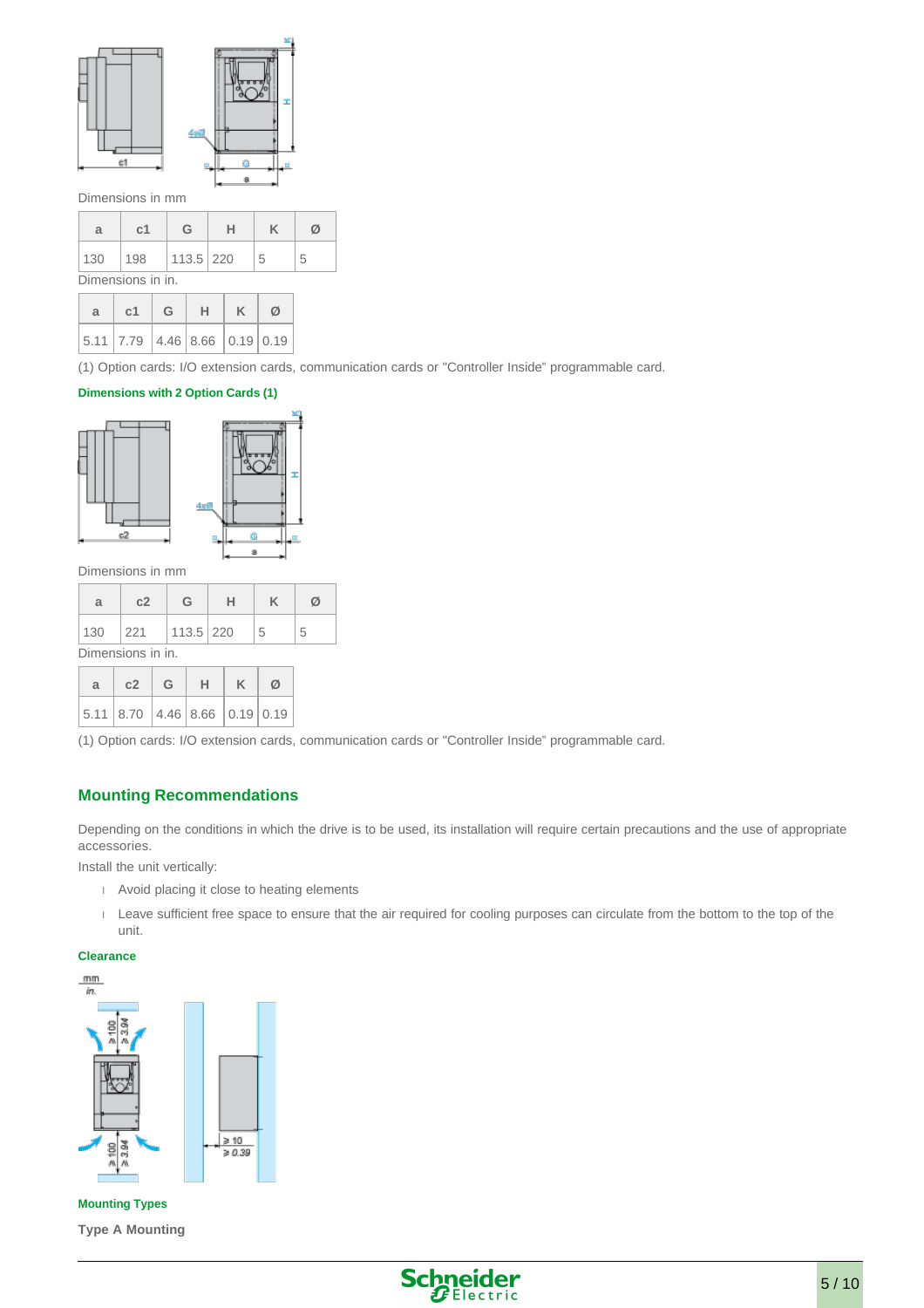

**Type B Mounting**



**Type C Mounting**



By removing the protective blanking cover from the top of the drive, the degree of protection for the drive becomes IP 20.

The protective blanking cover may vary according to the drive model (refer to the user guide).

The protective blanking cover must be removed from ATV 71P•••N4Z drives when they are mounted in a dust and damp proof enclosure.

## **Specific Recommendations for Mounting the Drive in an Enclosure**

#### **Ventilation**

To ensure proper air circulation in the drive:

- Fit ventilation grilles.
- Ensure that there is sufficient ventilation. If there is not, install a forced ventilation unit with a filter. The openings and/or fans must provide a flow rate at least equal to that of the drive fans (refer to the product characteristics).



- Use special filters with IP 54 protection.
- Remove the blanking cover from the top of the drive.

#### **Dust and Damp Proof Metal Enclosure (IP 54)**

The drive must be mounted in a dust and damp proof enclosure in certain environmental conditions: dust, corrosive gases, high humidity with risk of condensation and dripping water, splashing liquid, etc.

This enables the drive to be used in an enclosure where the maximum internal temperature reaches 50°C.

## **Wiring Diagram Conforming to Standards EN 954-1 Category 1, IEC/EN 61508 Capacity SIL1, in Stopping Category 0 According to IEC/EN 60204-1**

#### **Three-Phase Power Supply with Upstream Breaking via Contactor**

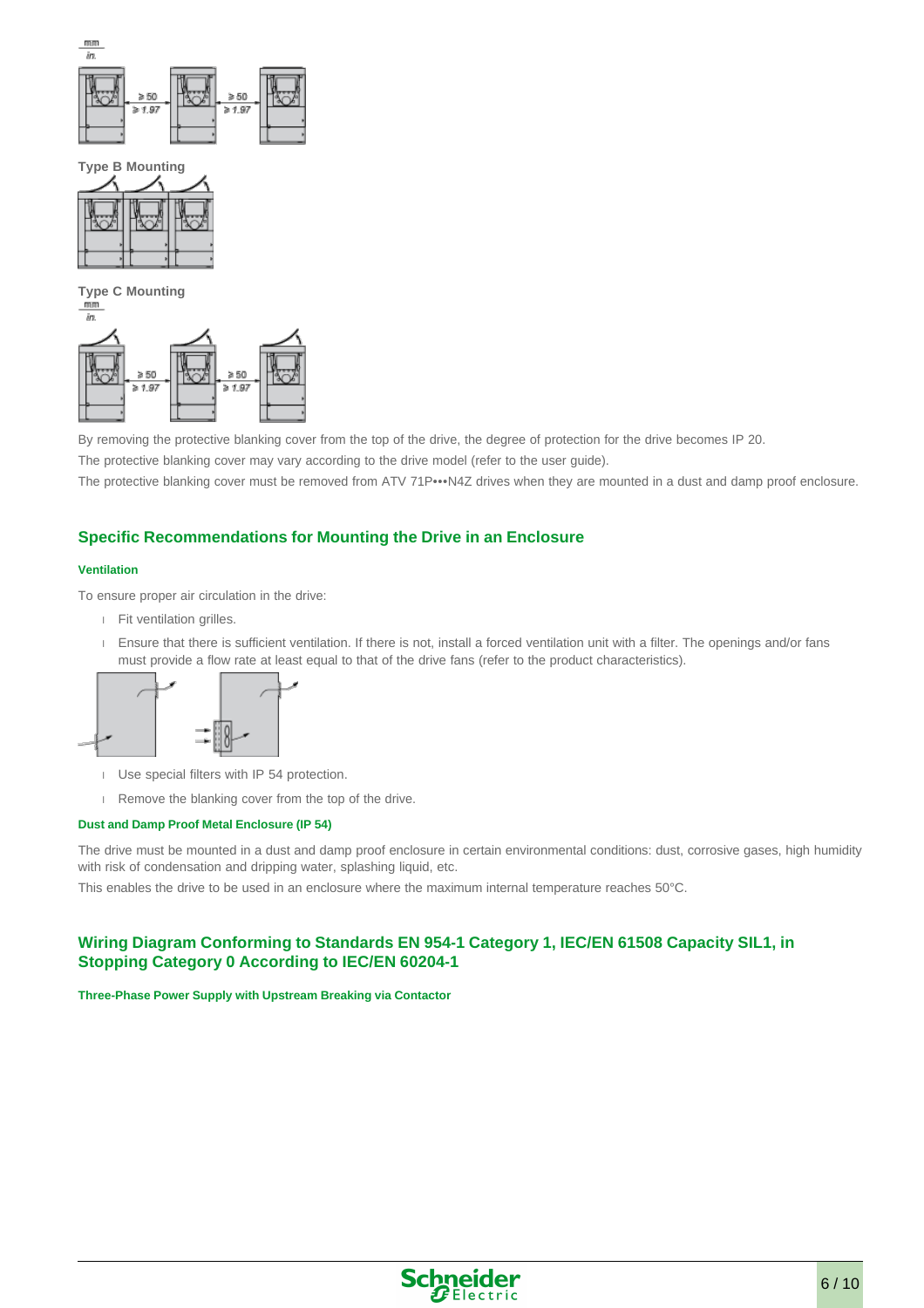

- **A1** ATV71 drive
- **KM1** Contactor
- **L1** DC choke
- **Q1** Circuit-breaker
- **Q2** GV2 L rated at twice the nominal primary current of T1
- **Q3** GB2CB05
- **S1,**  XB4 B or XB5 A pushbuttons
- **S2**
- **T1** 100 VA transformer 220 V secondary
- **(1)** Line choke (three-phase); mandatory for ATV71HC11Y…HC63Y drives (except when a special transformer is used (12-pulse)).
- **(2)** For ATV71HC40N4 drives combined with a 400 kW motor, ATV71HC50N4 and ATV71HC40Y…HC63Y, refer to the power terminal connections diagram.
- **(3)** Fault relay contacts. Used for remote signalling of the drive status.
- **(4)** Connection of the common for the logic inputs depends on the positioning of the SW1 switch. The above diagram shows the internal power supply switched to the "source" position (for other connection types, refer to the user guide).
- **(5)** There is no PO terminal on ATV71HC11Y…HC63Y drives.
- **(6)** Optional DC choke for ATV71H•••M3, ATV71HD11M3X…HD45M3X, ATV71•075N4…•D75N4 and ATV71P•••N4Z drives. Connected in place of the strap between the PO and PA/+ terminals. For ATV71HD55M3X, HD75M3X, ATV71HD90N4…HC50N4 drives, the choke is supplied with the drive; the customer is responsible for connecting it.
- **(7)** Software-configurable current (0…20 mA) or voltage (0…10 V) analog input.
- **(8)** Reference potentiometer.

All terminals are located at the bottom of the drive. Fit interference suppressors on all inductive circuits near the drive or connected on the same circuit, such as relays, contactors, solenoid valves, fluorescent lighting, etc.

## **Wiring Diagram Conforming to Standards EN 954-1 Category 1, IEC/EN 61508 Capacity SIL1, in Stopping Category 0 According to IEC/EN 60204-1**

**Three-Phase Power Supply with Downstream Breaking via Switch Disconnector**

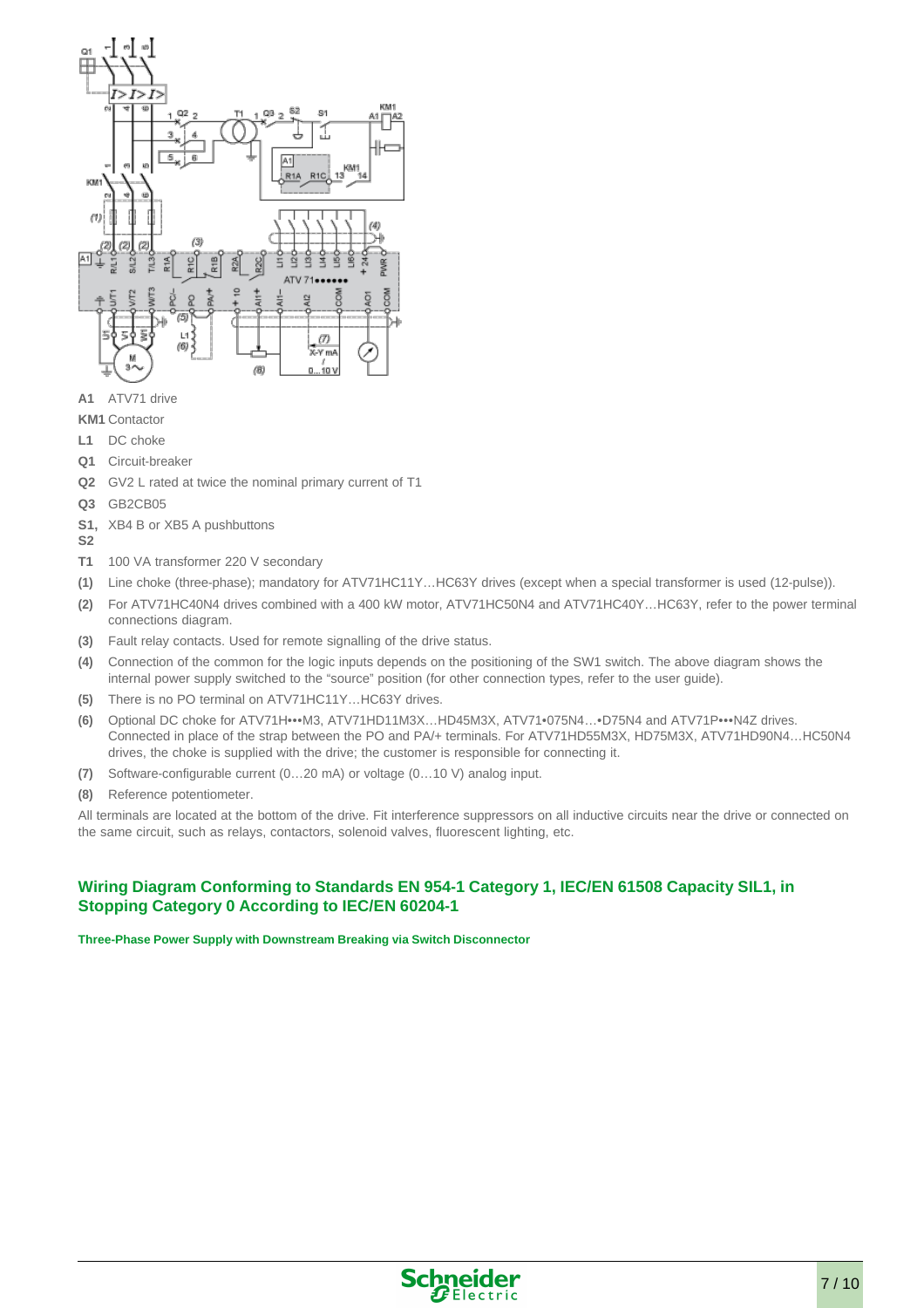

- **A1** ATV71 drive
- **L1** DC choke
- **Q1** Circuit-breaker
- **Q2** Switch disconnector (Vario)
- **(1)** Line choke (three-phase), mandatory for ATV71HC11Y…HC63Y drives (except when a special transformer is used (12-pulse)).
- **(2)** For ATV71HC40N4 drives combined with a 400 kW motor, ATV71HC50N4 and ATV71HC40Y…HC63Y, refer to the power terminal connections diagram.
- **(3)** Fault relay contacts. Used for remote signalling of the drive status.
- **(4)** Connection of the common for the logic inputs depends on the positioning of the SW1 switch. The above diagram shows the internal power supply switched to the "source" position (for other connection types, refer to the user guide).
- **(5)** There is no PO terminal on ATV71HC11Y…HC63Y drives.
- **(6)** Optional DC choke for ATV71H•••M3, ATV71HD11M3X…HD45M3X, ATV71•075N4…•D75N4 and ATV71P•••N4Z drives. Connected in place of the strap between the PO and PA/+ terminals. For ATV71HD55M3X, HD75M3X, ATV71HD90N4…HC50N4 drives, the choke is supplied with the drive; the customer is responsible for connecting it.
- **(7)** Software-configurable current (0…20 mA) or voltage (0…10 V) analog input.
- **(8)** Reference potentiometer.

All terminals are located at the bottom of the drive. Fit interference suppressors on all inductive circuits near the drive or connected on the same circuit, such as relays, contactors, solenoid valves, fluorescent lighting, etc.

## **Wiring Diagram Conforming to Standards EN 954-1 Category 3, IEC/EN 61508 Capacity SIL2, in Stopping Category 0 According to IEC/EN 60204-1**

#### **Three-Phase Power Supply, Low Inertia Machine, Vertical Movement**



**A1** ATV71 drive

**A2** Preventa XPS AC safety module for monitoring emergency stops and switches. One safety module can manage the "Power Removal" function for several drives on the same machine. In this case, each drive must connect its PWR terminal to its + 24 V via

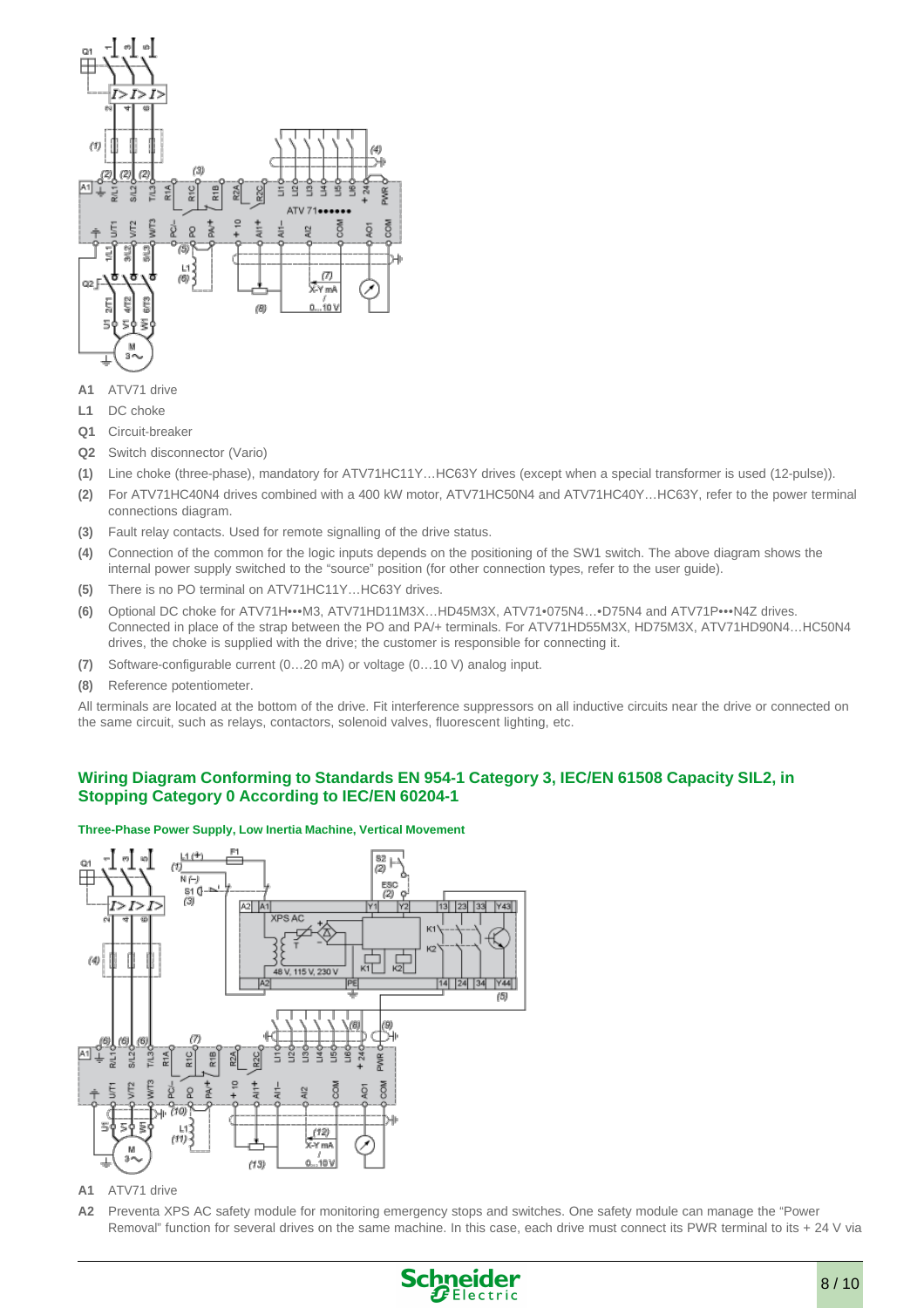the safety contacts on the XPS AC module. These contacts are independent for each drive.

- **F1** Fuse
- **L1** DC choke
- **Q1** Circuit-breaker
- **S1** Emergency stop button with 2 contacts
- **S2** XB4 B or XB5 A pushbutton
- **(1)** Power supply: 24 Vdc or Vac, 48 Vac, 115 Vac, 230 Vac.
- **(2)** S2: resets XPS AC module on power-up or after an emergency stop. ESC can be used to set external starting conditions.
- **(3)** Requests freewheel stopping of the movement and activates the "Power Removal" safety function.
- **(4)** Line choke (three-phase), mandatory for and ATV71HC11Y…HC63Y drives (except when a special transformer is used (12-pulse)).
- **(5)** The logic output can be used to signal that the machine is in a safe stop state.
- **(6)** For ATV71HC40N4 drives combined with a 400 kW motor, ATV71HC50N4 and ATV71HC40Y…HC63Y, refer to the power terminal connections diagram.
- **(7)** Fault relay contacts. Used for remote signalling of the drive status.
- **(8)** Connection of the common for the logic inputs depends on the positioning of the SW1 switch. The above diagram shows the internal power supply switched to the "source" position (for other connection types, refer to the user guide).
- **(9)** Standardized coaxial cable, type RG174/U according to MIL-C17 or KX3B according to NF C 93-550, external diameter 2.54 mm /0.09 in., maximum length 15 m / 49.21 ft. The cable shielding must be earthed.
- **(10)** There is no PO terminal on ATV71HC11Y…HC63Y drives.
- **(11)** Optional DC choke for ATV71H•••M3, ATV71HD11M3X…HD45M3X, ATV71•075N4…•D75N4 and ATV71P•••N4Z drives. Connected in place of the strap between the PO and PA/+ terminals. For ATV71HD55M3X, HD75M3X, ATV71HD90N4…HC50N4 drives, the choke is supplied with the drive; the customer is responsible for connecting it.
- **(12)** Software-configurable current (0…20 mA) or voltage (0…10 V) analog input.
- **(13)** Reference potentiometer.

All terminals are located at the bottom of the drive. Fit interference suppressors on all inductive circuits near the drive or connected on the same circuit, such as relays, contactors, solenoid valves, fluorescent lighting, etc.

## **Wiring Diagram Conforming to Standards EN 954-1 Category 3, IEC/EN 61508 Capacity SIL2, in Stopping Category 1 According to IEC/EN 60204-1**

#### **Three-Phase Power Supply, High Inertia Machine**



- **A1** ATV71 drive
- **A2 (5)** Preventa XPS ATE safety module for monitoring emergency stops and switches. One safety module can manage the "Power Removal" safety function for several drives on the same machine. In this case the time delay must be adjusted on the drive controlling the motor that requires the longest stopping time. In addition, each drive must connect its PWR terminal to its + 24 V via the safety contacts on the XPS ATE module. These contacts are independent for each drive.
- **F1** Fuse
- **L1** DC choke
- **Q1** Circuit-breaker
- **S1** Emergency stop button with 2 N/C contacts
- **S2** Run button
- **(1)** Power supply: 24 Vdc or Vac, 115 Vac, 230 Vac.

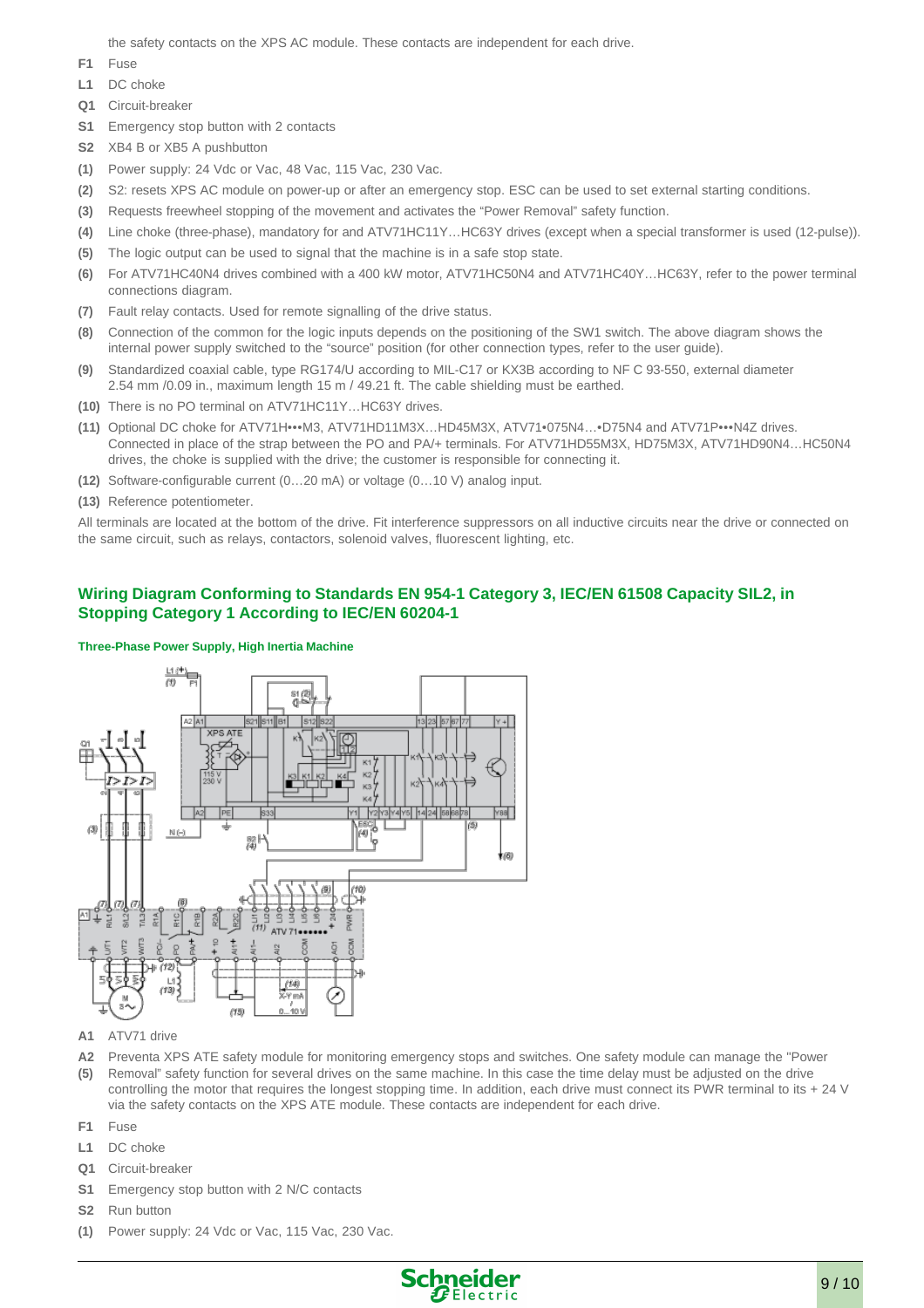- **(2)** Requests controlled stopping of the movement and activates the "Power Removal" safety function.
- **(3)** Line choke (three-phase), mandatory for ATV71HC11Y…HC63Y drives (except when a special transformer is used (12-pulse)).
- **(4)** S2: resets XPS ATE module on power-up or after an emergency stop. ESC can be used to set external starting conditions.
- **(5)** For stopping times requiring more than 30 seconds in category 1, use a Preventa XPS AV safety module which can provide a maximum time delay of 300 seconds.
- **(6)** The logic output can be used to signal that the machine is in a safe state.
- **(7)** For ATV71HC40N4 drives combined with a 400 kW motor, ATV71HC50N4 and ATV71HC40Y…HC63Y, refer to the power terminal connections diagram.
- **(8)** Fault relay contacts. Used for remote signalling of the drive status.
- **(9)** Connection of the common for the logic inputs depends on the positioning of the SW1 switch. The above diagram shows the internal power supply switched to the "source" position (for other connection types, refer to the user guide).
- **(10)** Standardized coaxial cable, type RG174/U according to MIL-C17 or KX3B according to NF C 93-550, external diameter 2.54 mm/0.09 in., maximum length 15 m/49.21 ft. The cable shielding must be earthed.
- **(11)** Logic inputs LI1 and LI2 must be assigned to the direction of rotation: LI1 in the forward direction and LI2 in the reverse direction.
- **(12)** There is no PO terminal on ATV71HC11Y…HC63Y drives.
- **(13)** Optional DC choke for ATV71H•••M3, ATV71HD11M3X…HD45M3X, ATV71•075N4…•D75N4 and ATV71P•••N4Z drives. Connected in place of the strap between the PO and PA/+ terminals. For ATV71HD55M3X, HD75M3X, ATV71HD90N4…HC50N4 drives, the choke is supplied with the drive; the customer is responsible for connecting it.
- **(14)** Software-configurable current (0…20 mA) or voltage (0…10 V) analog input.
- **(15)** Reference potentiometer.

All terminals are located at the bottom of the drive. Fit interference suppressors on all inductive circuits near the drive or connected on the same circuit, such as relays, contactors, solenoid valves, fluorescent lighting, etc.

#### **Derating Curves**

The derating curves for the drive nominal current (In) depend on the temperature, the switching frequency and the mounting type. For intermediate temperatures (e.g. 55°C), interpolate between 2 curves.



**(1)** Mounting type